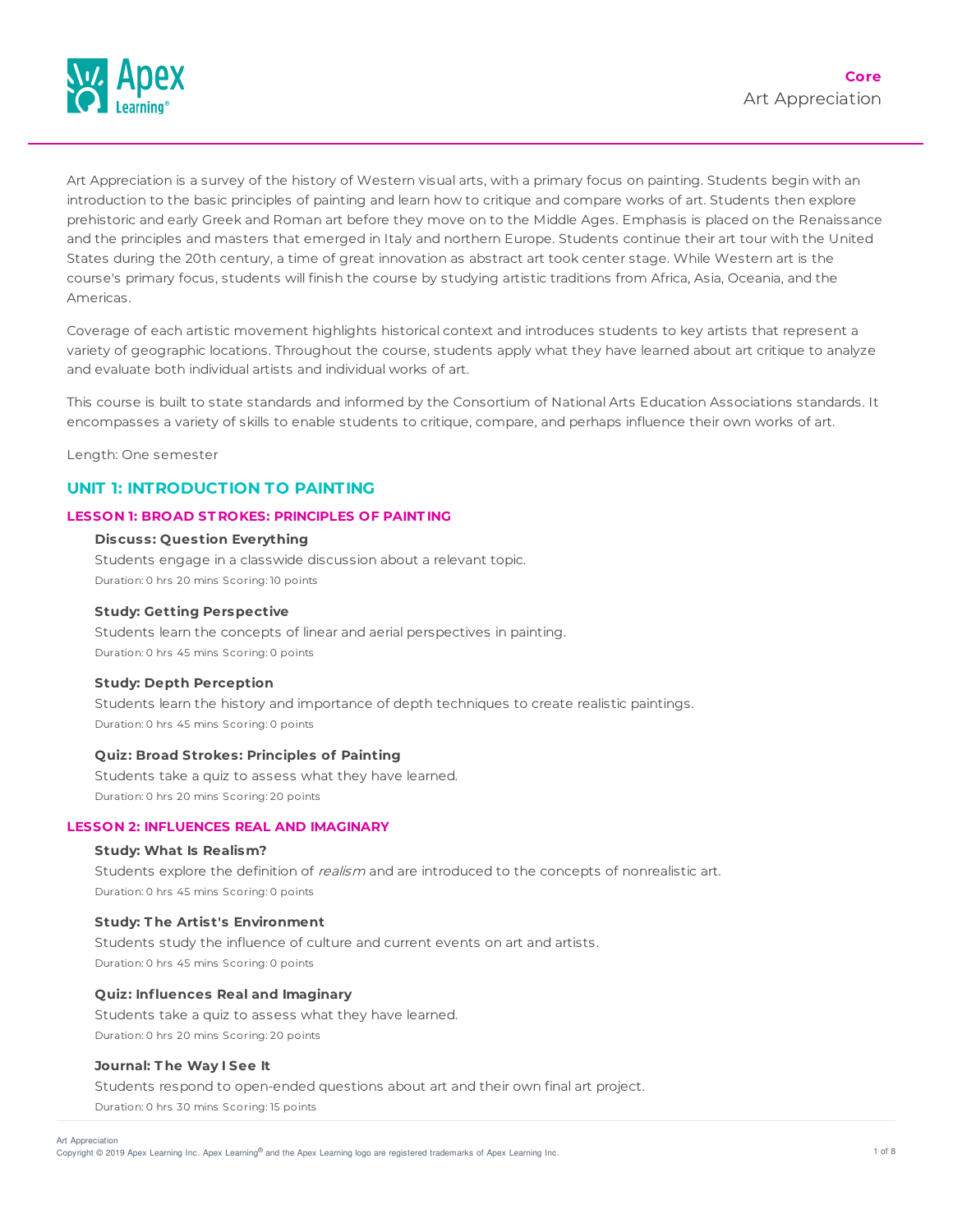### **LESSON 3: HOW T O CRIT IQUE**

#### **Study: Art Critics**

Students study the various aspects of art critiquing. Duration: 0 hrs 45 mins Scoring: 0 points

### **Study: How to Be a Critic**

Students are taught how to critique art on their own. Duration: 0 hrs 45 mins Scoring: 0 points

#### **Quiz: How to Critique**

Students take a quiz to assess what they have learned. Duration: 0 hrs 20 mins Scoring: 20 points

## **Practice: Be the Critic**

Students critique one or more works of art based on what they have learned. Duration: 0 hrs 45 mins Scoring: 20 points

#### **LESSON 4: INT RODUCT ION T O PAINT ING WRAP-UP**

### **Review: Introduction to Painting Review**

Students review what they have learned in the unit. Duration: 1 hr Scoring: 0 points

### **T est (CS): Introduction to Painting**

Students take a computer-scored test to assess what they have learned. Duration: 0 hrs 30 mins Scoring: 30 points

## **T est (T S): Introduction to Painting**

Students take a teacher-scored test to assess what they have learned. Duration: 1 hr Scoring: 30 points

## **UNIT 2: PREHISTORIC TO LATE MIDDLE AGES**

## **LESSON 1: A LONG, LONG T IME AGO**

### **Discuss: Question Everything**

Students engage in a classwide discussion about a relevant topic. Duration: 0 hrs 20 mins Scoring: 10 points

### **Study: Prehistoric, Ancient Egyptian, and Minoan Art**

Students get a survey of art from prehistoric times through the 3,000 years of art done by ancient Egyptians and their Minoan contemporaries. Duration: 0 hrs 45 mins Scoring: 0 points

## **Study: T he Greeks and the Romans**

Students explore characteristics of painting and sculpting established by Greeks and used by Romans for 400 years. Duration: 0 hrs 45 mins Scoring: 0 points

#### **Quiz: A Long, Long T ime Ago**

Students take a quiz to assess what they have learned. Duration: 0 hrs 20 mins Scoring: 20 points

### **LESSON 2: MEDIEVAL T IMES**

### **Study: Early Medieval Painting**

Students learn about the dominance of Christianity in art as the Greco-Roman style is phased out around in 4th-century Europe.

Duration: 0 hrs 45 mins Scoring: 0 points

#### **Study: Giotto and Late Medieval Italy**

Students will learn about the renewed influence of the Byzantine or "Greek" style on medieval Italy and focus on Giotto's particular genius.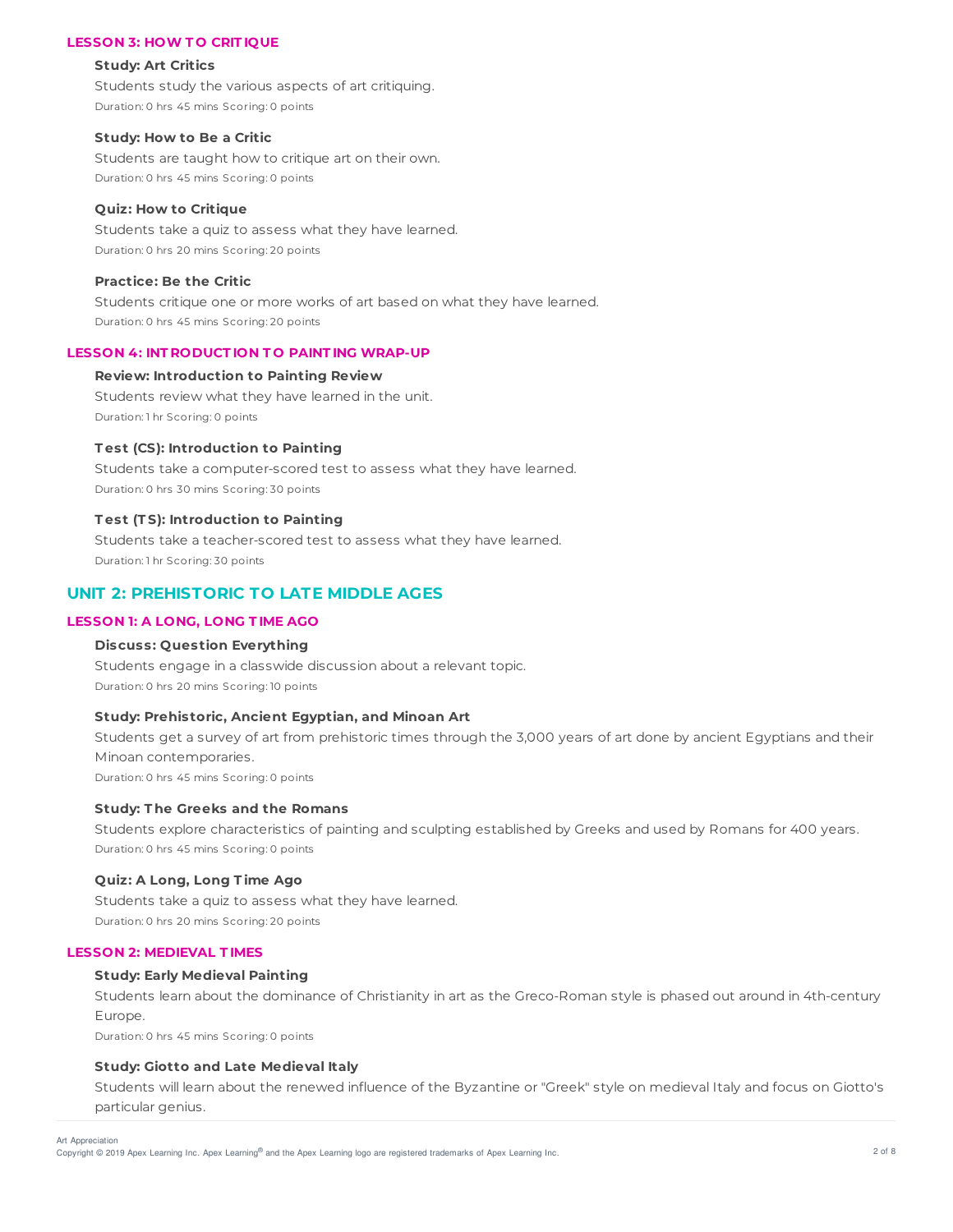#### **Quiz: Medieval T imes**

Students take a quiz to assess what they have learned. Duration: 0 hrs 20 mins Scoring: 20 points

### **Journal: T he Way I See It**

Students respond to open-ended questions about art and their own final art project. Duration: 0 hrs 30 mins Scoring: 15 points

## **LESSON 3: PAINT ING IN T HE 15T H CENT URY**

### **Study: International Gothic Style**

Students study the International Style and its influences at the start of the 15th century, especially in northern Europe. Duration: 0 hrs 45 mins Scoring: 0 points

### **Study: T he Van Eycks and Rogier van der Weyden**

Students focus on the Van Eyck brothers' mastery of oil painting and on the lasting influence of van der Weyden's attention to emotion in painting. Duration: 0 hrs 45 mins Scoring: 0 points

### **Quiz: Painting in the 15th Century**

Students take a quiz to assess what they have learned. Duration: 0 hrs 20 mins Scoring: 20 points

### **Practice: Be the Critic**

Students critique one or more works of art based on what they have learned. Duration: 0 hrs 45 mins Scoring: 20 points

## **LESSON 4: PREHIST ORIC T O LAT E MIDDLE AGES WRAP-UP**

### **Review: Prehistoric to Late Middle Ages Review**

Students review what they have learned in the unit. Duration: 1 hr Scoring: 0 points

## **T est (CS): Prehistoric to Late Middle Ages**

Students take a computer-scored test to assess what they have learned. Duration: 0 hrs 30 mins Scoring: 30 points

#### **T est (T S): Prehistoric to Late Middle Ages**

Students take a teacher-scored test to assess what they have learned. Duration: 1 hr Scoring: 30 points

## **UNIT 3: THE RENAISSANCE**

## **LESSON 1: EARLY AND HIGH RENAISSANCE**

### **Discuss: Question Everything**

Students engage in a classwide discussion about a relevant topic. Duration: 0 hrs 20 mins Scoring: 10 points

#### **Study: Birth of Perspective**

Students explore the transition from medieval to Renaissance art through Masaccio's use of mathematical perspective. Duration: 0 hrs 45 mins Scoring: 0 points

### **Study: Italy: Center of the Renaissance**

Students learn about the Early Renaissance in Florence and the High Renaissance in Venice. Duration: 0 hrs 45 mins Scoring: 0 points

### **Quiz: Early and High Renaissance**

Students take a quiz to assess what they have learned. Duration: 0 hrs 20 mins Scoring: 20 points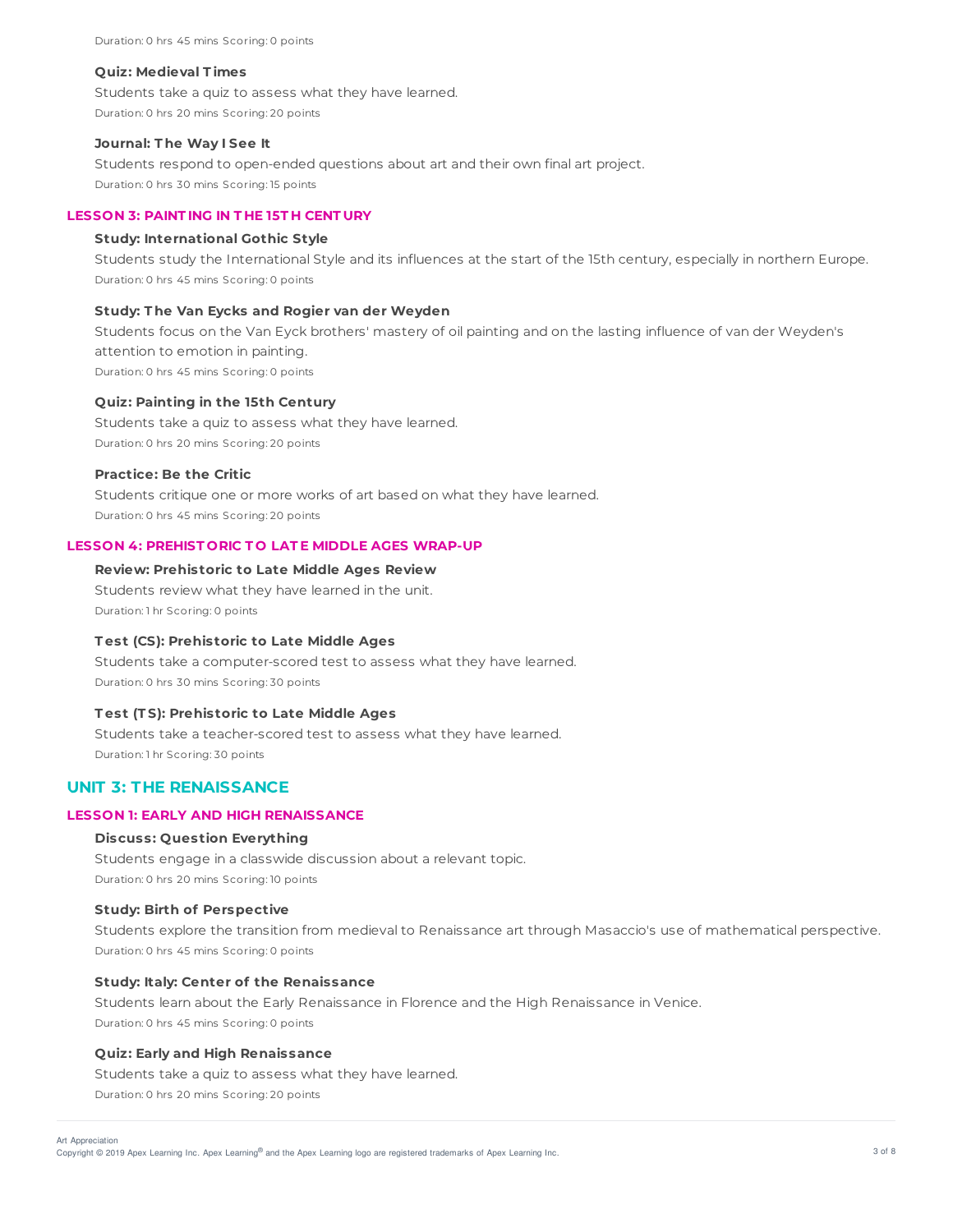### **LESSON 2: HIGH RENAISSANCE MAST ERS**

#### **Study: Leonardo da Vinci, Michelangelo, and Raphael**

Students focus on the three most recognized masters of the High Renaissance.

Duration: 0 hrs 45 mins Scoring: 0 points

### **Quiz: High Renaissance Masters**

Students take a quiz to assess what they have learned. Duration: 0 hrs 20 mins Scoring: 20 points

#### **Journal: T he Way I See It**

Students respond to open-ended questions about art and their own final art project. Duration: 0 hrs 30 mins Scoring: 15 points

## **LESSON 3: NORT HERN RENAISSANCE**

#### **Study: Northern Renaissance Symbolism**

Students shift focus to the effect of the Renaissance on northern Europe, which included a strong religious influence on artistic symbolism.

Duration: 0 hrs 45 mins Scoring: 0 points

## **Study: Northern Renaissance Masters**

Students study three important artists of the northern Renaissance: Albrecht Dürer, Matthias Grünewald, and Hieronymus Bosch. Duration: 0 hrs 45 mins Scoring: 0 points

## **Study: Portraits, Landscapes, and Still Lifes**

Students explore the influence of wealth and religion on 16th-century art in northern Europe. Duration: 0 hrs 45 mins Scoring: 0 points

### **Quiz: Northern Renaissance**

Students take a quiz to assess what they have learned. Duration: 0 hrs 20 mins Scoring: 20 points

### **Practice: Be the Critic**

Students critique one or more works of art based on what they have learned. Duration: 0 hrs 45 mins Scoring: 20 points

## **LESSON 4: T HE RENAISSANCE WRAP-UP**

#### **Review: T he Renaissance Review**

Students review what they have learned in the unit. Duration: 1 hr Scoring: 0 points

## **T est (CS): T he Renaissance**

Students take a computer-scored test to assess what they have learned. Duration: 0 hrs 30 mins Scoring: 30 points

### **T est (T S): T he Renaissance**

Students take a teacher-scored test to assess what they have learned. Duration: 1 hr Scoring: 30 points

## **UNIT 4: BAROQUE AND ROCOCO**

### **LESSON 1: T HE EARLY BAROQUE PERIOD**

### **Discuss: Question Everything**

Students engage in a classwide discussion about a relevant topic. Duration: 0 hrs 20 mins Scoring: 10 points

### **Study: Italian Mannerism**

Students study the break from traditional painting principles, which resulted in the highly stylized techniques of Italian Mannerism.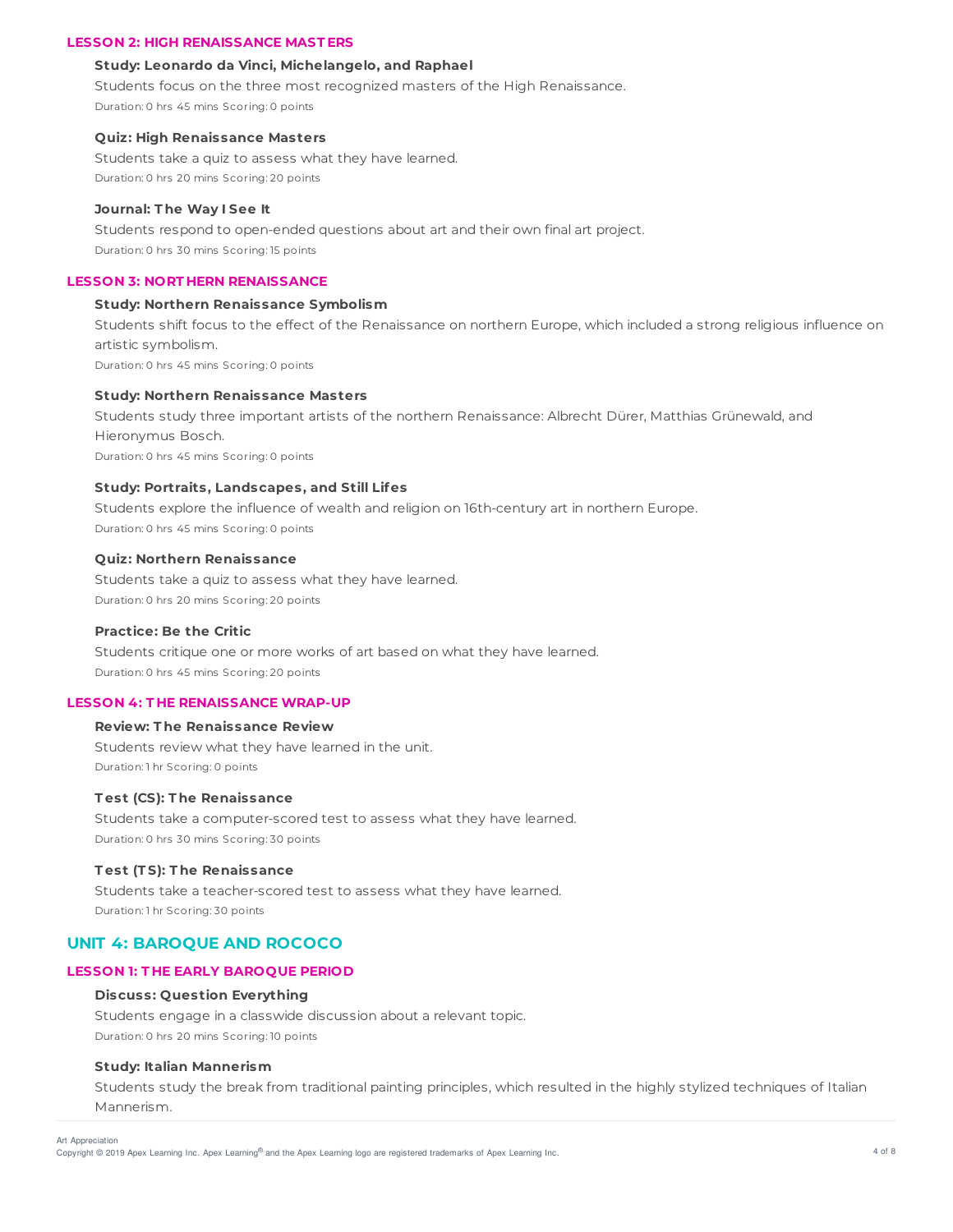Duration: 0 hrs 45 mins Scoring: 0 points

#### **Study: Baroque in the 17th Century**

Students explore the defining characteristics of early 17th-century art with a focus on the life and art of Peter Paul Rubens.

Duration: 0 hrs 45 mins Scoring: 0 points

#### **Quiz: T he Early Baroque Period**

Students take a quiz to assess what they have learned. Duration: 0 hrs 20 mins Scoring: 20 points

### **LESSON 2: T HE LAT E BAROQUE PERIOD**

### **Study: Poussin and the Return to the Renaissance**

Students learn about the return to Greek and Roman tastes and Renaissance style under the direction of French painter Nicolas Poussin.

Duration: 0 hrs 45 mins Scoring: 0 points

### **Study: Holland T urns to Art**

Students study the influence of prosperity on art in 17th-century Holland with a focus on Dutch painters Jan Vermeer, Rembrandt van Rijn, and others. Duration: 0 hrs 45 mins Scoring: 0 points

#### **Quiz: T he Late Baroque Period**

Students take a quiz to assess what they have learned. Duration: 0 hrs 20 mins Scoring: 20 points

## **Journal: T he Way I See It**

Students respond to open-ended questions about art and their own final art project. Duration: 0 hrs 30 mins Scoring: 15 points

## **LESSON 3: ART IN 18T H-CENT URY EUROPE**

### **Study: Academia and the Birth of Rococo**

Students study the emergence of art academies in the late 17th century and the creation of the gaudy style known as Rococo in the early 18th century. Duration: 0 hrs 45 mins Scoring: 0 points

# **Study: Morality and the "Great Style" of England**

Students learn about the counterculture to Rococo, which focused on the simplicity and morality of life and spurred England's entrance to the world stage of art. Duration: 0 hrs 45 mins Scoring: 0 points

#### **Quiz: Art in 18th-Century Europe**

Students take a quiz to assess what they have learned. Duration: 0 hrs 20 mins Scoring: 20 points

### **Practice: Be the Critic**

Students critique one or more works of art based on what they have learned. Duration: 0 hrs 45 mins Scoring: 20 points

#### **LESSON 4: BAROQUE AND ROCOCO WRAP-UP**

### **Review: Baroque and Rococo Review**

Students review what they have learned in the unit. Duration: 1 hr Scoring: 0 points

#### **T est (CS): Baroque and Rococo**

Students take a computer-scored test to assess what they have learned. Duration: 0 hrs 30 mins Scoring: 30 points

#### **T est (T S): Baroque and Rococo**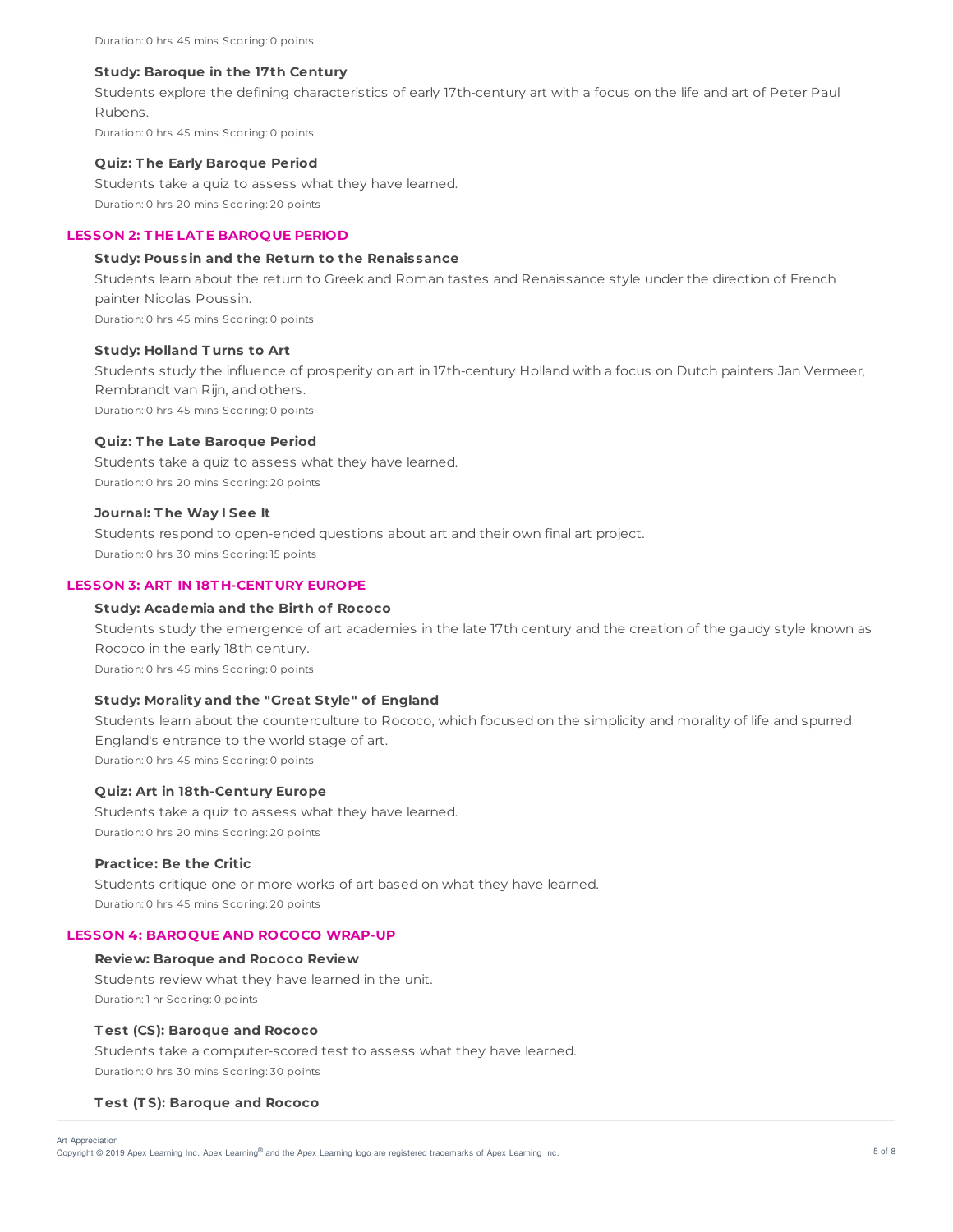Students take a teacher-scored test to assess what they have learned. Duration: 1 hr Scoring: 30 points

## **UNIT 5: MODERNITY IN THE 19TH AND 20TH CENTURIES**

## **LESSON 1: 19T H-CENT URY ART IN FIVE MOVEMENT S**

### **Discuss: Question Everything**

Students engage in a classwide discussion about a relevant topic. Duration: 0 hrs 20 mins Scoring: 10 points

### **Study: Neoclassicism and Romanticism**

Students look at how the political climate of the 18th century directed art in two opposite directions, with one school focusing on reason and virtue and the other focusing on beauty and emotion. Duration: 0 hrs 45 mins Scoring: 0 points

#### **Study: From Realist to Impressionist**

Students study Realism in terms of its focus on the depiction of everyday life and its offshoot known as Impressionism. Duration: 0 hrs 45 mins Scoring: 0 points

### **Study: T he Artists of Post-Impressionism**

Students examine various artists from the Post-Impressionist art movement, including Paul Cézanne, Georges Seurat, Paul Gauguin, and Vincent van Gogh. Duration: 0 hrs 45 mins Scoring: 0 points

#### **Quiz: 19th-Century Art in Five Movements**

Students take a quiz to assess what they have learned. Duration: 0 hrs 20 mins Scoring: 20 points

### **LESSON 2: A NEW WAY OF SEEING: 20T H-CENT URY ART**

### **Study: Abstract Art**

Students examine the movement from Post-Impressionist to Abstract art with a focus on Expressionism, Cubism, and Futurism.

Duration: 0 hrs 45 mins Scoring: 0 points

### **Study: Dada and Surrealism**

Students learn about the "total freedom" of Dada and the subsequent Surrealist movement that focused on free expression of the unconscious mind. Duration: 0 hrs 45 mins Scoring: 0 points

### **Quiz: A New Way of Seeing: 20th-Century Art**

Students take a quiz to assess what they have learned. Duration: 0 hrs 20 mins Scoring: 20 points

#### **Journal: T he Way I See It**

Students respond to open-ended questions about art and their own final art project. Duration: 0 hrs 30 mins Scoring: 15 points

### **LESSON 3: T HE BUSINESS OF ART**

#### **Study: Museums and the Art Market**

Students learn about museums, the complexities of conserving and maintaining works of art, and the business of buying and selling art. Duration: 0 hrs 45 mins Scoring: 0 points

#### **Quiz: Museums and the Art Market**

Students take a quiz to assess what they have learned. Duration: 0 hrs 20 mins Scoring: 20 points

### **Practice: Be the Critic**

Students critique one or more works of art based on what they have learned.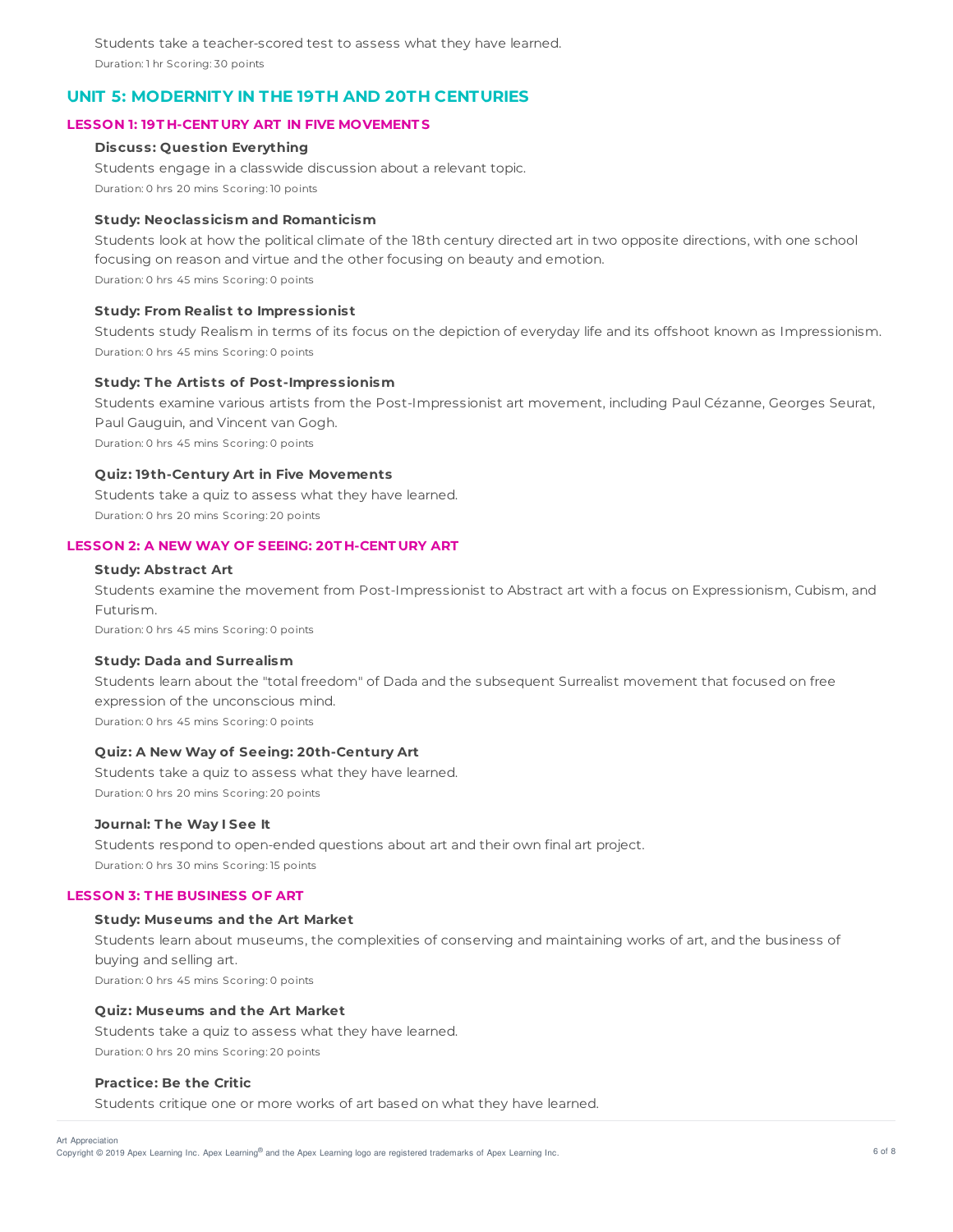## **LESSON 4: MODERNIT Y IN T HE 19T H AND 20T H CENT URIES WRAP-UP**

### **Review: Modernity in the 19th and 20th Centuries Review**

Students review what they have learned in the unit. Duration: 1 hr Scoring: 0 points

### **T est (CS): Modernity in the 19th and 20th Centuries**

Students take a computer-scored test to assess what they have learned. Duration: 0 hrs 30 mins Scoring: 30 points

### **T est (T S): Modernity in the 19th and 20th Centuries**

Students take a teacher-scored test to assess what they have learned. Duration: 1 hr Scoring: 30 points

## **UNIT 6: BEYOND WESTERN INFLUENCE**

### **LESSON 1: ART CULT URES OF ASIA**

### **Discuss: Question Everything**

Students engage in a classwide discussion about a relevant topic. Duration: 0 hrs 20 mins Scoring: 10 points

#### **Study: India and the Islamic World**

Students study the art history of the Islamic nations, India, and Tibet. Duration: 0 hrs 45 mins Scoring: 0 points

#### **Study: China and Japan**

Students study the art history of China and Japan. Duration: 0 hrs 45 mins Scoring: 0 points

### **Quiz: Art Cultures of Asia**

Students take a quiz to assess what they have learned. Duration: 0 hrs 20 mins Scoring: 20 points

#### **LESSON 2: ART CULT URES OF T HE AMERICAS**

### **Study: Native American Art**

Students study the history of Native American art in the United States. Duration: 0 hrs 45 mins Scoring: 0 points

#### **Study: Latin American Art**

Students take a tour of the various art cultures from Mexico to Central and South America. Duration: 0 hrs 45 mins Scoring: 0 points

### **Quiz: Art Cultures of the Americas**

Students take a quiz to assess what they have learned. Duration: 0 hrs 20 mins Scoring: 20 points

#### **Journal: T he Way I See It**

Students respond to open-ended questions about art and their own final art project. Duration: 0 hrs 30 mins Scoring: 15 points

### **LESSON 3: ART CULT URES OF AFRICA AND OCEANIA**

### **Study: Af rica**

Students study a variety of African art traditions both past and present. Duration: 0 hrs 45 mins Scoring: 0 points

#### **Study: Oceania**

Students explore the Oceania region's contribution to art with a focus on tribal traditions. Duration: 0 hrs 45 mins Scoring: 0 points